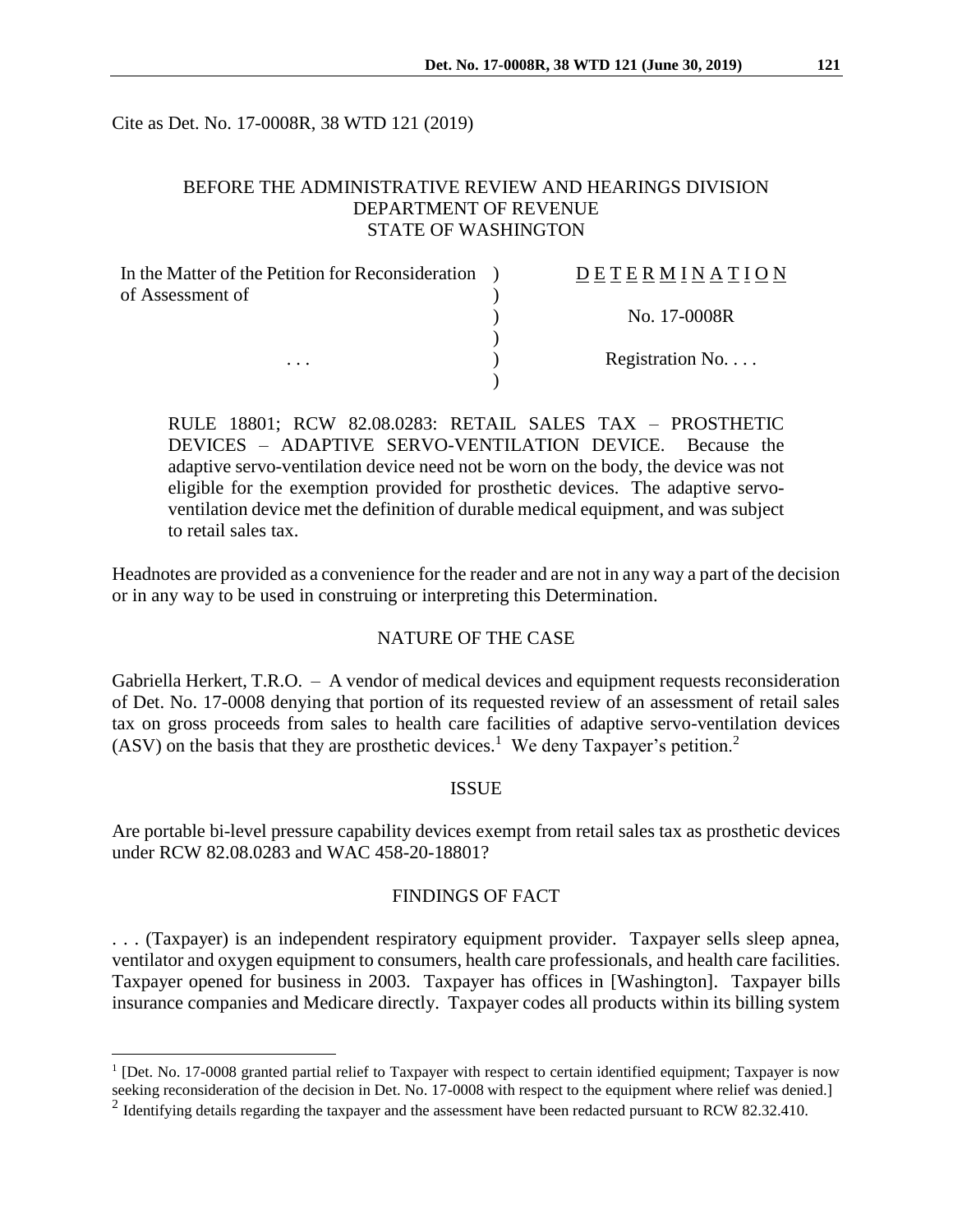The Department of Revenue's . . . Audit Division (Audit) reviewed Taxpayer's records for January 1, 2011, through March 31, 2015. Audit reviewed products sold by Taxpayer according to HCPCS codes.

Taxpayer referenced its ASVs under HCPCS code E0471. HCPCS defines E0471 as "respiratory assist device, bi-level pressure capability, with back-up rate feature, used with noninvasive interface, e.g., nasal or facial mask (intermittent assist device with continuous positive airway pressure device)."<sup>5</sup> ASVs are used to treat central sleep apnea, mixed sleep apnea and Cheynes-Stokes respiration (an abnormal pattern of breathing characterized by progressively deeper and sometimes faster breathing, followed by a gradual decrease that results in an apnea event).<sup>6</sup> ASVs support regular breathing using an algorithm that detects significant reductions or pauses in breathing and intervenes by delivering air pressure to reduce the physical work of breathing.<sup>7</sup>

Audit disallowed Taxpayer's deductions from gross proceeds for the sale of certain products Taxpayer deducted as prosthetic devices. Audit assessed Taxpayer \$ . . . .<sup>8, 9</sup> Taxpayer timely requested review of Audit's denial of the deduction for ASVs as prosthetic devices. In Det. No. 17-0008, we denied Taxpayer's petition as to that issue.

Taxpayer provided additional information with its petition for reconsideration, including a manual for its ASVs. The manual lists the battery life of an ASV as 13 hours and its weight as approximately two pounds. ASVs include a backpack that allows the unit to be transported easily. ASVs are equipped with cellular communication to enable wireless therapy. The ASVs deliver air pressure through a mask worn by patients and monitored by its electronic unit, which may or may not be in the backpack during use.

 $\overline{a}$ <sup>3</sup> HCPCS was established in 1978 to provide a standardized coding system for describing the specific items and services provided in the delivery of health care. Each item has a HCPCS Code associated with it. Such coding is necessary for Medicare, Medicaid, and other health insurance programs to ensure that insurance claims are processed in an orderly and consistent manner. The Health Insurance Portability and Accountability Act of 1996 (HIPAA) was implemented to support that the use of the HCPCS for transactions involving health care information must be mandatory to properly identify the services provided. The HCPCS online system is free to access online at https://www.cms.gov/Medicare/Coding/MedHCPCSGenInfo/index.html.

<sup>4</sup> . . . (Last viewed December 20, 2016).

<sup>5</sup> HCPCS, Find-A-Code, E0471, http://www.findacode.com/code.php?set=HCPCS&c=E0471 (Last viewed December 20, 2016).

<sup>6</sup> Petition, Exhibit 3.

<sup>7</sup> *Id.*

<sup>8</sup> Document No. . . . includes \$ . . . in retail sales tax, a credit of \$ . . . in retailing business and occupation (B&O) tax, \$ . . . in use tax and/or deferred sales tax and \$ . . . interest.

<sup>9</sup> Taxpayer does not dispute certain disallowed deductions, retailing B&O tax and use tax and/or deferred sales tax. Taxpayer submitted payment of \$ . . . for undisputed liabilities and interest on those liabilities. The remaining amount disputed by Taxpayer is \$ . . . .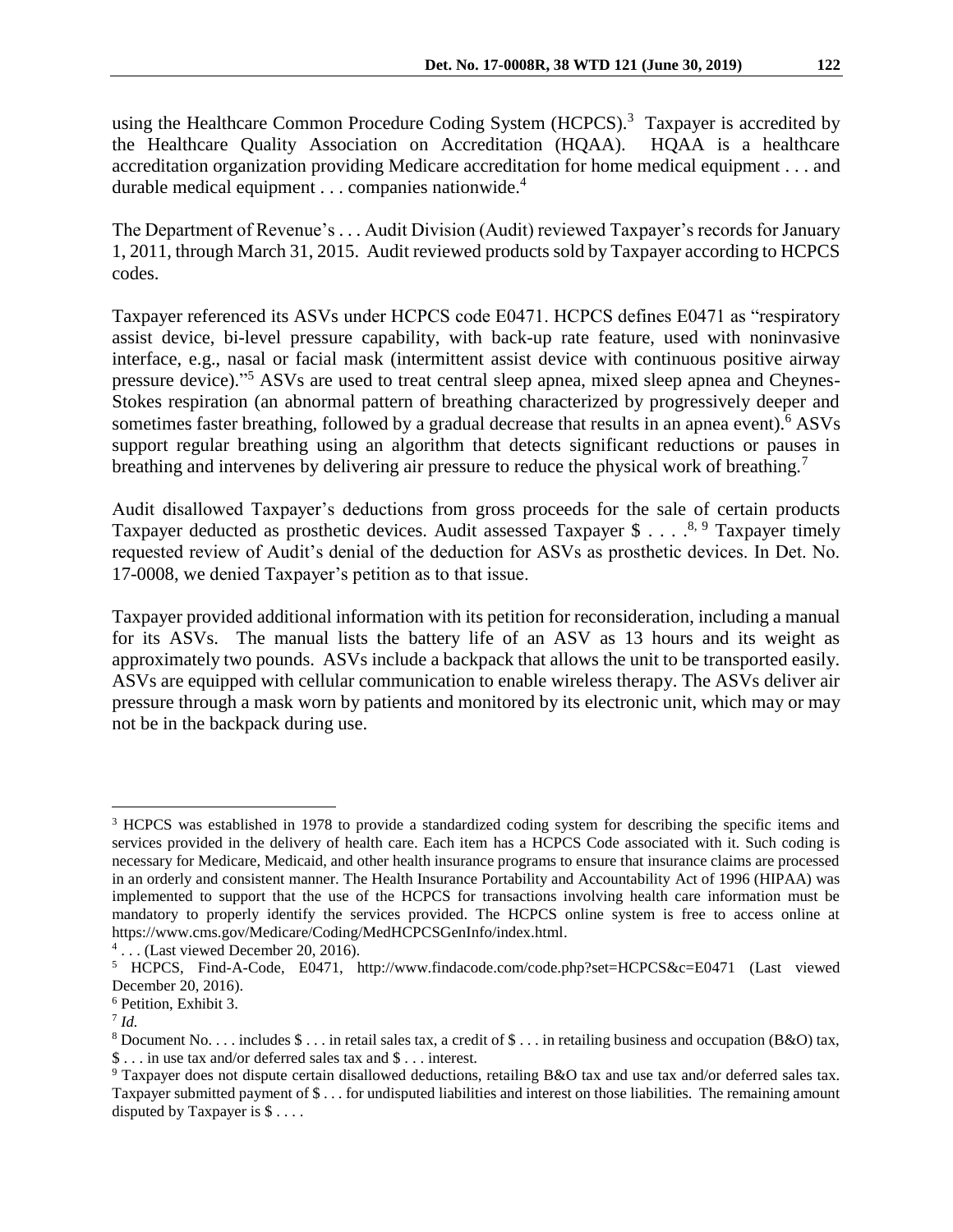Retail sales tax is imposed on retail sales in Washington. RCW 82.08.050. RCW 82.04.050 defines "sale at retail" or "retail sale" as every sale of tangible personal property . . . to all persons irrespective of the nature of their business. All [tangible personal property] sales are retail sales unless sold to persons for resale in the regular course of their business without intervening use [or otherwise excluded from the definition of retail sale in RCW 82.04.050 or exempt].<sup>10</sup> WAC 458-20-102 . . . explains that all sales in Washington State are considered to be retail sales unless the customer has a valid reseller permit or provides other Department approved documentation showing the sale was properly made at wholesale. Sales for resale supported by such documentation are subject to the wholesaling B&O tax under RCW 82.04.270.

During the 2003 legislative session, the Washington State Legislature began its efforts to conform Washington laws to the [multi-state] Streamlined Sales and Use Tax Agreement (SSUTA). As a result, it passed the Streamlined Sales Tax Act, Chapter 168, Laws of 2003. Many of the statutory provisions of SSUTA took effect in 2004. For example, RCW 82.08.0281, which provides definitions and a sales tax exemption for the sales of prescription drugs, was amended to conform to SSUTA. Likewise, RCW 82.08.0283, with definitions and a tax exemption for sales of certain medical items, was amended to conform to SSUTA.<sup>11</sup>

The audit period in this matter began January 1, 2011, which is after the date the SSUTA statutes took effect in Washington. Consequently, we base our analysis on SSUTA and its Appendix L (Health Care Item List, Completion Date: June 2, 2006), Appendix M (Health Care Item list, Revision Date: January 29, 2007), and the Streamlined Sales Tax Governing Board Section 328 Taxability Matrix Library of Definitions for Washington, as amended through December 13, 2010. Indeed, SSUTA member states must adopt the definitions in the SSUTA Library of Definitions without qualifications, except those allowed by SSUTA. Det. No. 09-280, 29 WTD 80 (2010). *See also North Central Washington Respiratory Care Services, Inc. v. Dep't of Revenue,* 165 Wn. App. 616, 641-43, 268 P.3d 972 (2011). We will also cite to the current version of Rule 18801 where applicable.

Because the above-referenced statutes are exemption statutes, we construe them narrowly where the items are not specifically addressed and categorized in Appendices L and M and the Library of Definitions. In general, exemptions from a taxing statute must be narrowly construed. Det. No. 08-0050, 27 WTD 189 (2008) (citing *Budget Rent-A-Car, Inc. v. Dep' t of Revenue*, 81 Wn. 2d

 $\overline{a}$ 

<sup>&</sup>lt;sup>10</sup> RCW 82.04.250 states that retail sales made in Washington State are also subject to the retailing business and occupation tax.

 $11$  WAC 458-20-18801 (Rule 18801) was the rule that DOR adopted to administer taxation of medical devices, etc. It was amended to conform to the SSUTA statutes in 2014. Consequently, the definitions and exemptions provided in the prior version of Rule 18801 were out of date in many instances and even in conflict with SSUTA during a portion of the audit period here. Therefore, the prior version of Rule 18801 is inapplicable to this appeal. In discussing the prior version of Rule 18801 in Det. No. 13-0388, 33 WTD 419 (2014), we stated: "Rule 18801 cannot be an independent basis for exempting the sales at issue when there is no statutory basis to do so. Therefore, Rule 18801 is not applicable to this appeal." *See also* Det. No. 14-0356, 34 WTD 308 (2015).

RCW 82.08.0283 was amended again in 2007 (Laws of 2007, ch. 6, § 1101), but none of the amendments were material to the issues on appeal here.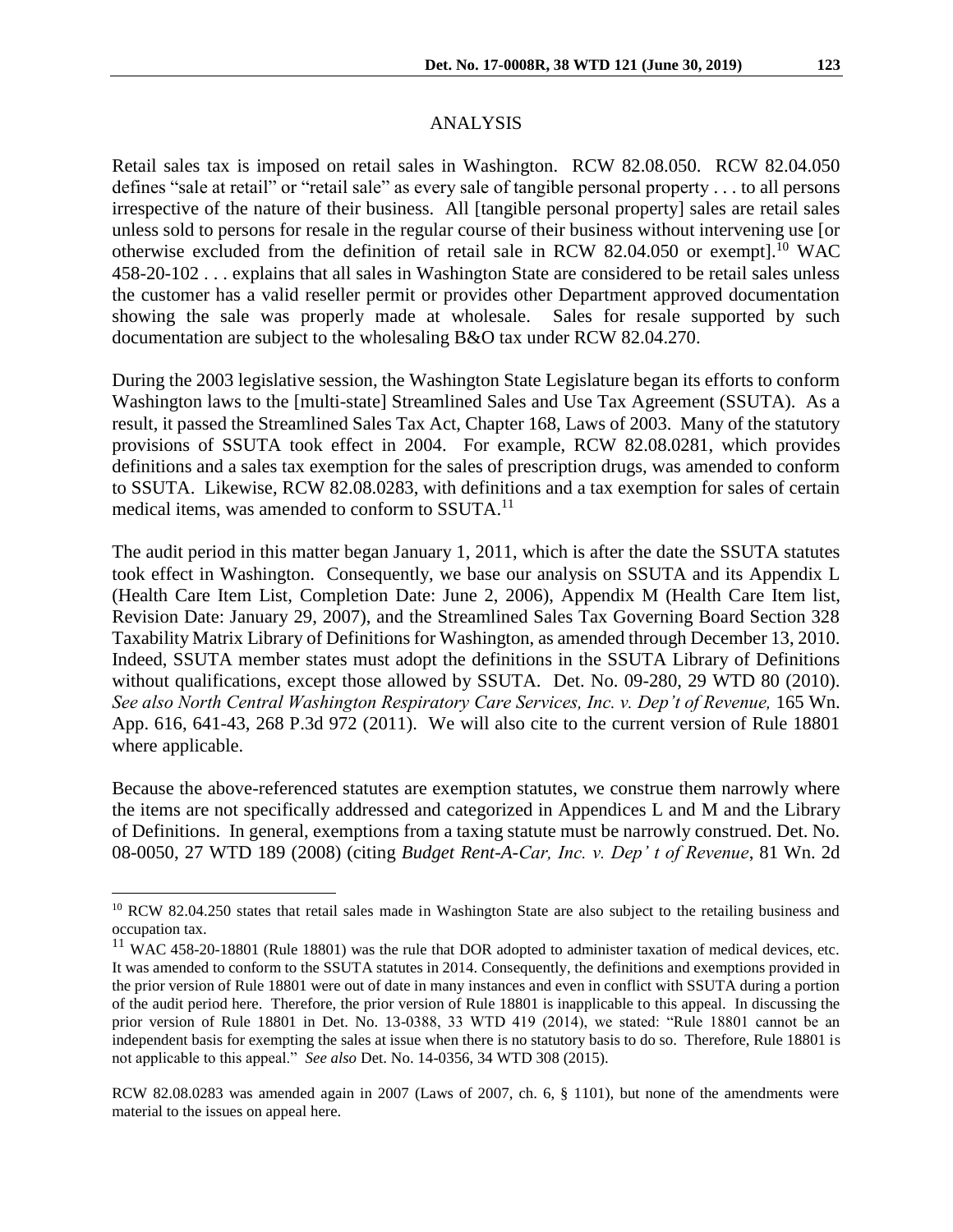171, 174, 500 P.2d 764 (1972); *Evergreen-Washelli Memorial Park Co. v. Dep't of Revenue*, 89 Wn.2d 660, 663, 574 P.2d 735 (1978)) and *North Central*, 165 Wn. App. at 625. The taxpayer claiming a tax exemption has the burden of proving that he or she qualifies for it. *Group Health Cooperative of Puget Sound, Inc. v. State Tax Commission*, 72 Wn.2d 422, 433 P.2d 201 (1967). Taxation is the rule; exemption is the exception. *Spokane County v. City of Spokane*, 169 Wash. 355, 358, 13 P.2d 1084 (1932).

RCW 82.08.0283(1) provides an exemption for "prosthetic devices prescribed, fitted, or furnished for an individual by a person licensed under the laws of this state to prescribe, fit, or furnish prosthetic devices . . . ." RCW 82.08.0283(3) further provides that the exemption does not apply to durable medical equipment. "Prosthetic device" is defined as:

[A] replacement, corrective, or supportive device, including repair and replacement parts for a prosthetic device, worn on or in the body to:

- (i) Artificially replace a missing portion of the body;
- (ii) Prevent or correct a physical deformity or malfunction; or
- (iii) Support a weak or deformed portion of the body.

RCW 82.08.0283(4)(a) (emphasis added).

"Durable medical equipment" means equipment, including repair and replacement parts for durable medical equipment that:

- (i) Can withstand repeated use;
- (ii) Is primarily and customarily used to serve a medical purpose;
- (iii) Generally is not useful to a person in the absence of illness or injury; and
- (iv) Is not worn in or on the body.

RCW 82.08.0283(4)(b).

 $\overline{a}$ 

Rule 18801(206), Table 5 provides a nonexclusive list of prosthetic device products. Included on the list are "continuous positive airway pressure (CPAP) machines which are specifically designed to be wholly worn on the body and portable" as well as "drainage devices for single patient use because they serve the same drainage functions as the body's natural systems." Rule 18801 provides information for persons making sales of medical products and the retail sales tax exemptions available for the sale of certain medical products.<sup>12</sup>

SSUTA and its Appendices L and M and the Library of Definition do not reference ASVs.<sup>13</sup> Taxpayer used HCPCS code E0471 in its internal documents to refer to the ASV.

ASVs provide support to regular breathing using an algorithm that detects significant reductions or pauses in breathing and intervenes with just enough support to maintain the patient's breathing

<sup>&</sup>lt;sup>12</sup> A comparable use tax exemption is provided in RCW 82.12.0277.

<sup>13</sup> SSUTA, Appendix L, http://www.streamlinedsalestax.org/uploads/downloads/Appendix\_L\_\_AD06002\_Health-Care\_List\_June\_2002-2006.pdf (Last visited December 20, 2016).